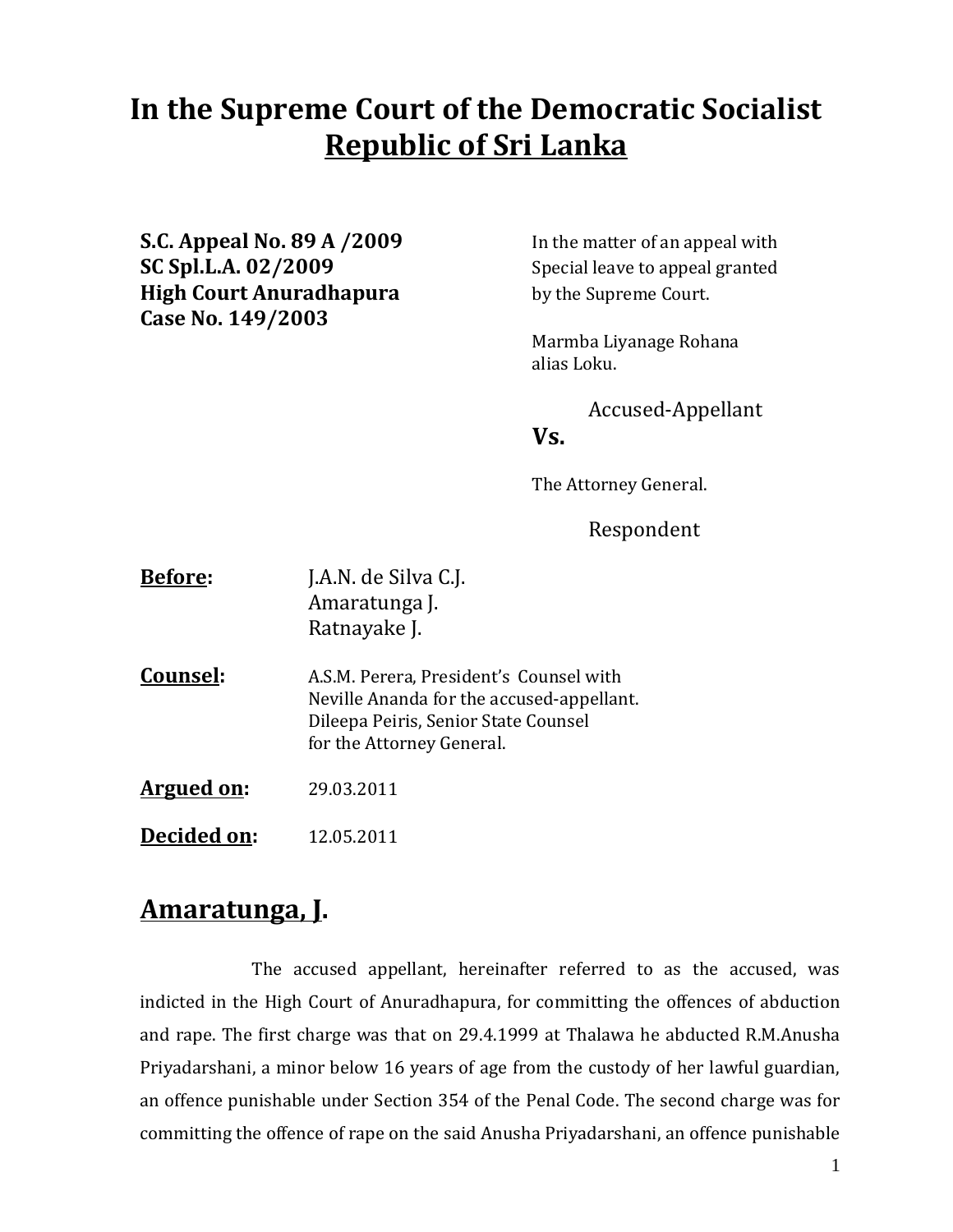under Section 364(2)(e) of the Penal Code as amended by Penal Code (Amendment) Act No.22 of 1995. The punishment prescribed for the offence falling within Section 364(2)(e) is rigorous imprisonment for a term not less than ten years and not exceeding twenty years and a fine plus compensation to the victim of rape. Thus there is a mandatory minimum sentence of ten years prescribed by law which prevents the Court from exercising its discretion with regard to the sentence.

When the accused pleaded not guilty to the charges framed against him the trial commenced on 25.4.2006, almost seven years after the date of the offence. The prosecutrix was fifteen years and three months old at the time of the offence. According to the evidence given by the prosecutrix at the trial, she was a student studying in Grade 11 in the school. She had a love affair with the accused. When her mother discovered this she (the mother) was not in favour of this love affair and wanted the prosecutrix to put an end to it. When the prosecutrix continued her association with the accused, her mother's attitude became hostile and she began to scold and harass the prosecutrix. The life at home became intolerable to the prosecutrix. One day when she left home in her school uniform she met the accused on her way to the school. She asked the accused to take her away and threatened that she would take poison and commit suicide in the event of the accused's refusal or failure to take her away from her home. The accused then took her to his uncle's house which was within walking distance from her house. In that house she stayed with the accused in a room for two days and during those two days they shared the natural sexual intimacy, natural to a man and a woman isolated in a room as willing partners. From the accused's uncle's house they moved into the accused's sisters house where they spent two more days before the police stepped in and arrested the accused.

Even in the history given by the prosecutrix to the Judicial Medical Officer she has stated that "I went with him on my own free will and lived together with him."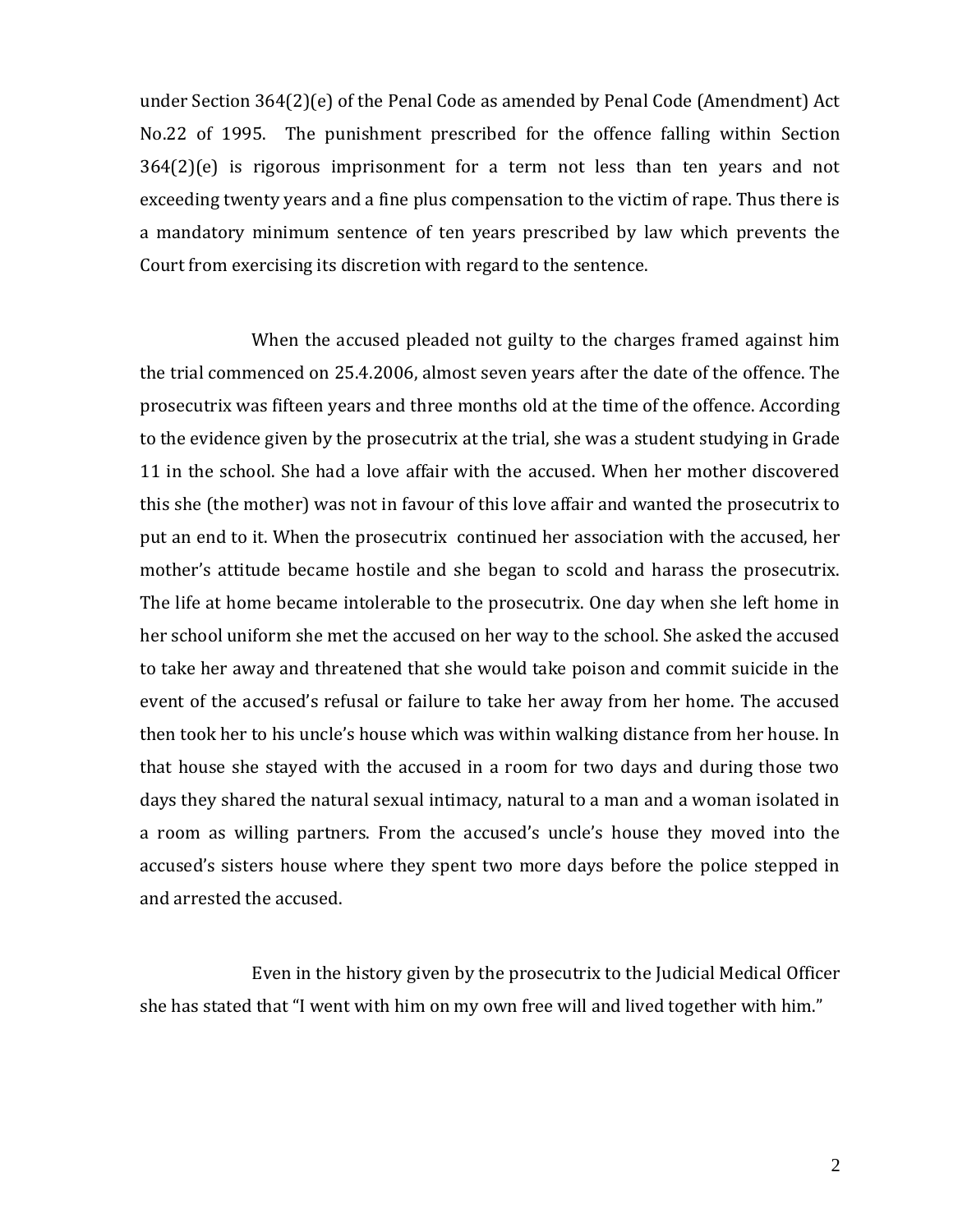After the prosecution led the evidence of the other witnesses and closed its case, the accused did not give or offer evidence on his behalf. He did not even make an unsworn statement from the dock.

In terms of Section 363 of the Penal Code, as amended by Penal Code (Amendment) Act No.22 of 1995 sexual intercourse with a woman under sixteen years of age is rape irrespective of the consent of the woman.

Accordingly, the learned trial Judge, by his judgment dated 31.10.2006 quiet rightly held that the accused was guilty of the offence punishable under Section 364 (2)(e) of the Penal Code and sentenced him to ten years rigorous imprisonment, the mandatory minimum period of imprisonment prescribed by law, and a fine of Rs.2500/- with a default term of imprisonment for one year. There was no finding on the charge of abduction.

The accused appealed to the Court of Appeal against the conviction and sentence. Whilst this appeal was pending, a Judge of the High Court in the course of the proceedings in a case where the accused in that case was charged under Section 364(2)(e) of the Penal Code, (identical offence with which the accused was charged) submitted a reference to this Court in terms of Article 125(1) of the Constitution. In that reference the learned High Court Judge has posed the question whether Section 364(2) of the Penal Code as amended by Penal Code (amendment) Act No.22 of 1995 has removed the judicial discretion when sentencing an accused convicted for an offence punishable under Section 364(2)(e) of the Penal Code.

This reference was taken up for determination before a Bench of Three Judges of this Court on 29.07.2008 with notice to the Attorney General and after considering the submissions of the learned Senior State Counsel who appeared as amicus curiae on behalf of the Attorney General, this Court pronounced its determination on 15.8.2008 on the question submitted to it. SC Reference 3/2008,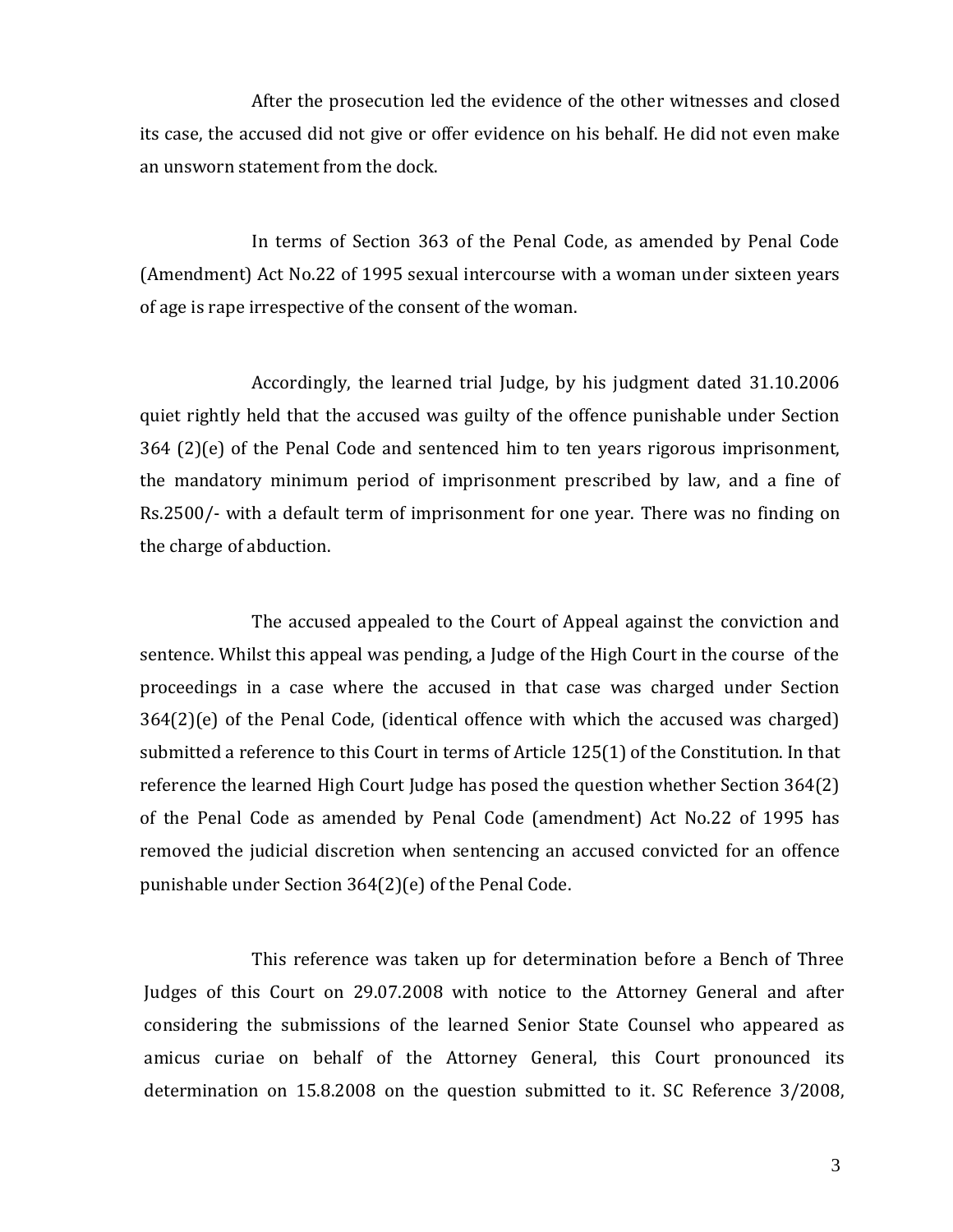H.C.Anuradhapura Case No.333/2004, SCM 15.10.2008, (reported in 2008 BLR in Part II - The Bar Association Law Journal (2008) Vol.XIV, page 160).

The unanimous opinion of the Court in that determination was that "the minimum mandatory sentence in Section 362 (2)(e) is in conflict with Article 4(c), 11 and 12(1) of the Constitution and that the High Court is not inhibited from imposing a sentence that it deems appropriate in the exercise of its judicial discretion notwithstanding the minimum mandatory sentence".

This determination removed the knot of mandatory sentences which upto that time tied the hands of the trial Judges with regard to the appropriate sentence to be imposed in the circumstances of the particular case tried by them.

The accused's appeal against his conviction and sentence came up for hearing in the Court of Appeal on 24.11.2008 and it appears from the judgment of the Court of Appeal dated 24.11.2008, that their Lordships of the Court of Appeal were aware of the determination of the Supreme Court dated 15.10.2008 freeing the trial Judges from the shackles of mandatory sentences prescribed by ordinary law which prevent trial Judges from deciding the appropriate sentence to be imposed in the light of the facts and the circumstances of the case.

At the hearing before the Court of Appeal, the learned Counsel who appeared for the accused has quiet rightly not challenged the correctness of the conviction. He has only urged for the reduction of the sentence.

Their Lordships of the Court of Appeal having taken into consideration the fact, that the accused had a love affair with the prosecutrix, and that the prosecutrix urged the accused to take her away from her home and threatened to commit suicide in the event of his failure or refusal to comply with her request, have set aside the period of ten years rigorous imprisonment imposed by the trial Judge and substituted therefor a period of five years rigorous imprisonment.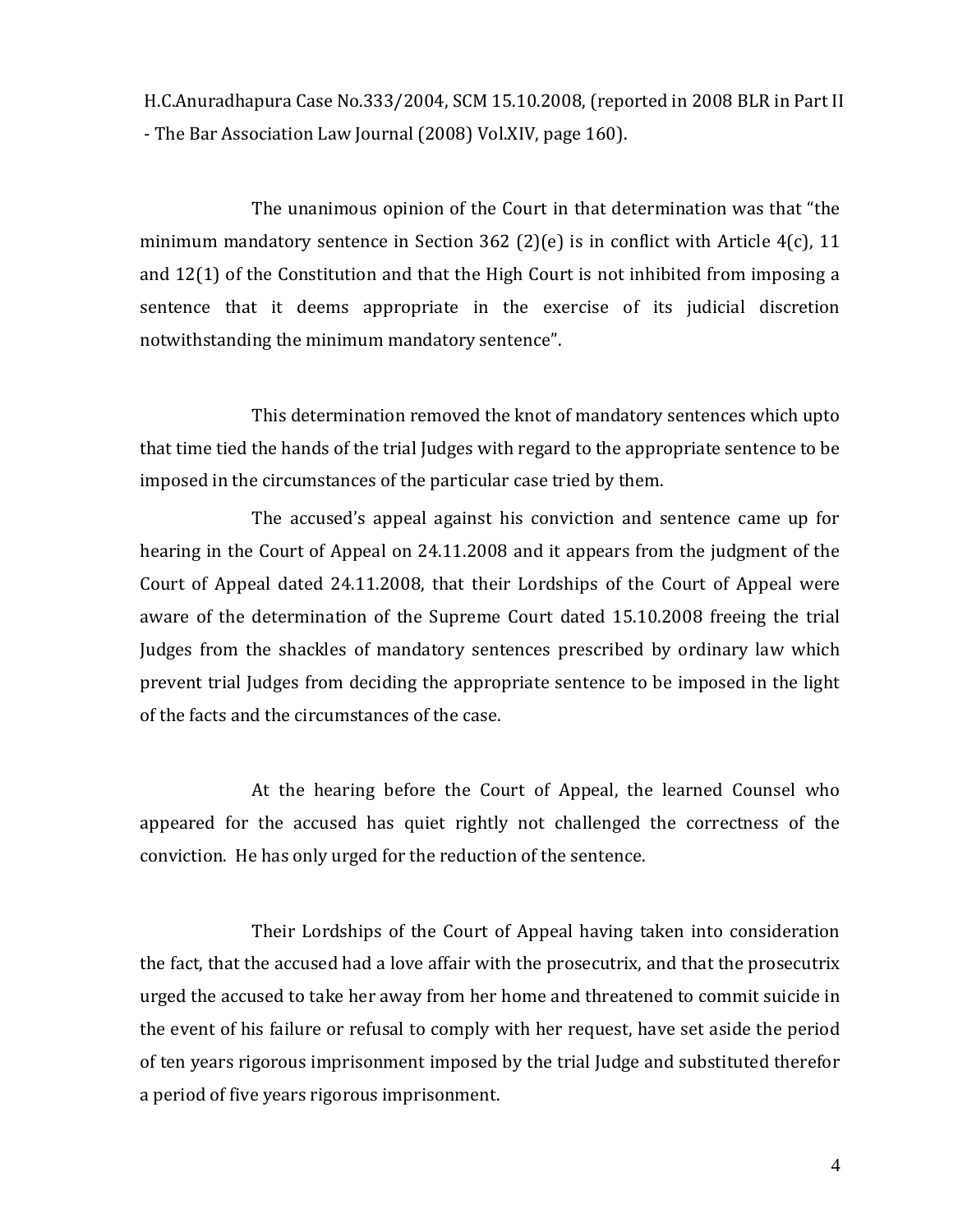The accused, not being satisfied with the reduction of the sentence granted to him by their Lordships of the Court of Appeal, filed an application for special leave to appeal against the judgment of the Court of Appeal on the question of the sentence. This Court granted leave to appeal on the question of the sentence.

At the hearing before us, the learned President's Counsel for the accused submitted that it was the prosecutrix who had prevailed upon the accused to take her away. The accused did not invite her to come with him. When the prosecutrix threatened to commit suicide, the accused, as a young lover, had acted under the impulse of his emotions. In that moment of indiscretion his reason had given way to his emotions.

The learned President's Counsel invited us to consider the conduct of the accused. He took the prosecutrix to his uncle's house where the couple was accommodated for two days. Thereafter the couple moved into the house of the accused's sister and spent two more days there. The learned President's Counsel submitted that this conduct of the accused shows that he intended to keep the prosecutrix as his partner in life with the blessings of his kith and kin.

At the time the prosecutrix gave evidence at the trial she was a mother of a child by her marriage to another person. The High Court record shows that the prosecutrix was a reluctant witness against the accused. The evasive answers given by her to the questions put to her by the prosecuting counsel clearly demonstrate her reluctance to testify against the accused. However the prosecutor had slowly and gradually extracted from this reluctant witness all the details he had to establish to prove the charge against the accused.

I do not think that the accused's case in mitigation of the sentence was placed before their Lordships of the Court of Appeal in the same way the learned President's Counsel placed his case before this Court.